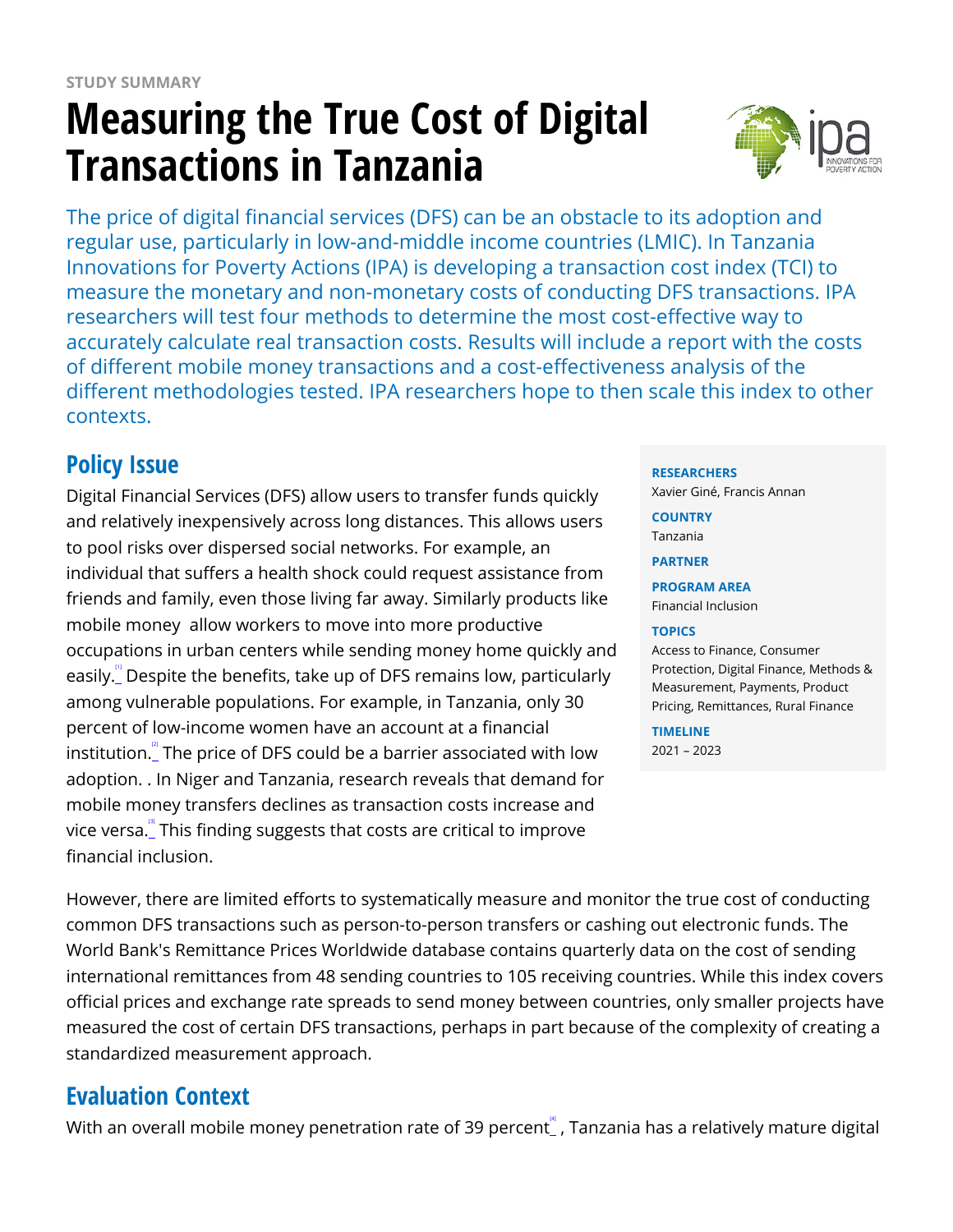financial service market, though there is significant room for growth. Cost of mobile money has recently been of particular interest in Tanzania as the government's approach to taxation of mobile money transactions has shifted. Increased taxes, which led to higher costs to consumers, corresponded with a reduction in usage of mobile money services in the country. Additionally, the Bank of Tanzania is *introducing an interoperable payment switch* that allows for easier transfers between mobile money providers which should lead to a decline in consumer prices for these types of transactions.

IPA's Financial Inclusion Program is conducting [research into the impacts of these interoperable](https://www.poverty-action.org/blog/serve-poor-better-financial-systems-need-talk-each-other-announcing-new-research-agenda) [payment systems](https://www.poverty-action.org/blog/serve-poor-better-financial-systems-need-talk-each-other-announcing-new-research-agenda), including work in Tanzania which may make use of data collected as part of this study.

## **Details of the Intervention**

#### *Note: This study is not a randomized trial*

In Tanzania, IPA is developing a transaction cost index (TCI) to measure the impact of monetary and non-monetary costs of conducting DFS transactions. Researchers will capture the real cost of common transactions using the following methods:

- Mystery shopping: Trained research staff will try to collect and withdraw mobile money at agent locations as if they were normal users.
- Surveys: Research staff will survey actual users about their experience with mobile money agents.
- Remote mystery shopping: Trained research staff will transfer money to users and ask them to conduct and record their normal transactions.

The research team will also evaluate the cost effectiveness of these methods to determine which approach is better suited to developing a transaction cost index in other countries. In addition, the research team will track official prices publicly listed by financial institutions and follow policies that could affect transaction costs, such as fee caps.

### **Results and Policy Lessons**

Research ongoing; results forthcoming.

#### **Sources**

 $\degree$ BMGF, 2021. Research Brief: The Impact of Mobile Money on Poverty. Bill and Melinda Gates Foundation[.https://docs.gatesfoundation.org/Documents/ImpactofMobileMoneyonPoverty\\_ResearchB](https://docs.gatesfoundation.org/Documents/ImpactofMobileMoneyonPoverty_ResearchBrief.pdf) [rief.pdf.](https://docs.gatesfoundation.org/Documents/ImpactofMobileMoneyonPoverty_ResearchBrief.pdf)

 $^{\text{\tiny{\textsf{P}}}}$  The Global Findex Database 2018: Measuring Financial Inclusion and the Fintech Revolution https://globalfindex.worldbank.org/sites/globalfindex/files/countrybook/Tanzania.pdf.

 $\degree$  Aker, Jenny C., Silvia Prina, and C. Jamilah Welch, 2020. Migration, money transfers, and mobile money: Evidence from Niger." In *AEA Papers and Proceedings*, vol. 110, pp. 589-93. Nicholas Economides and Przemyslaw Jeziorski, "Mobile Money in Tanzania," Marketing Science 36, no. 6 (November 2017):